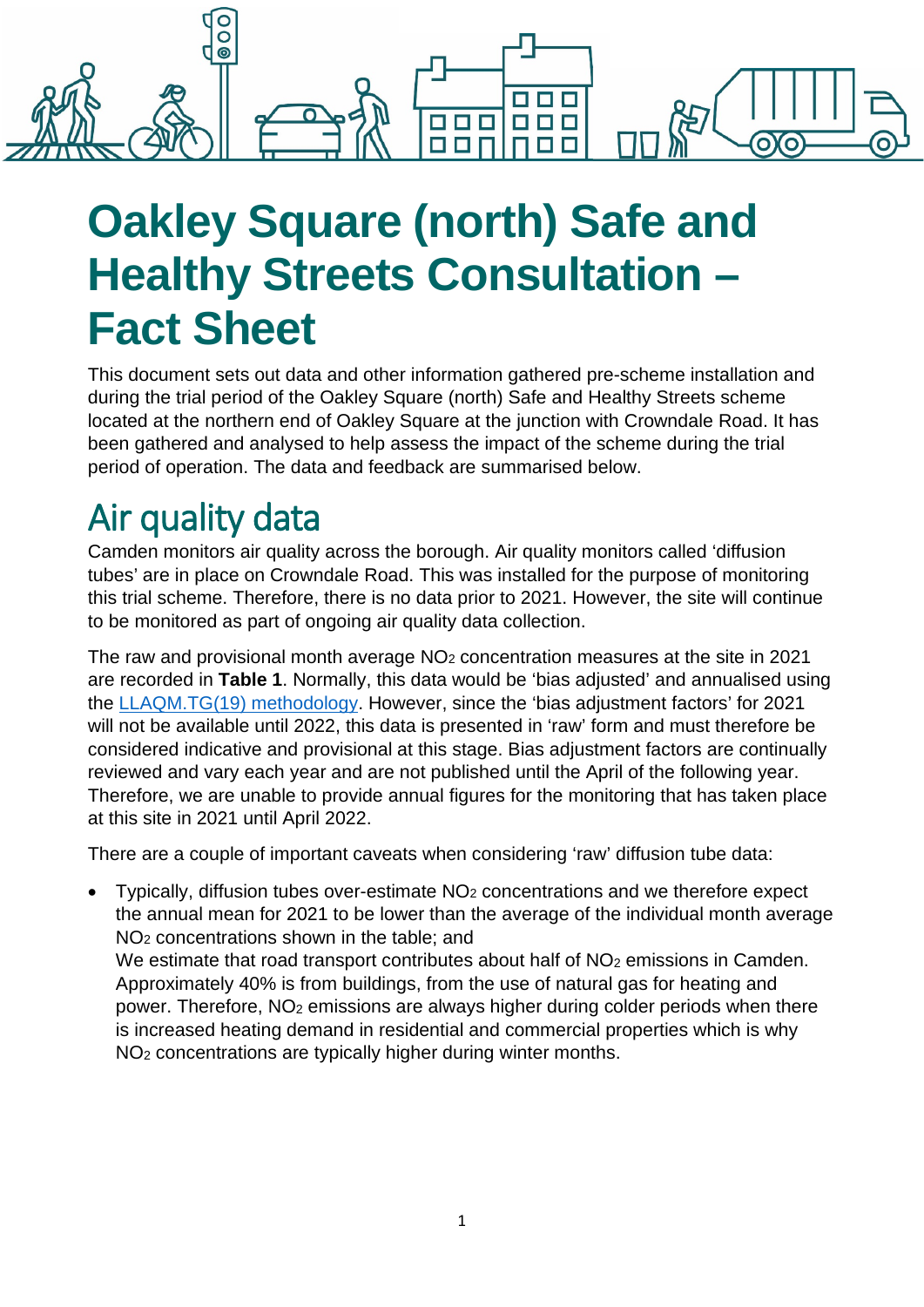**Table 1: Raw and provisional month-average diffusion tube NO2 data (2021), µg/m3**

| Raw provisional month-average diffusion tube $NO2$ data, $\mu$ g/m <sup>3</sup> |  |       |       |       |                                                                       |       |       |       |
|---------------------------------------------------------------------------------|--|-------|-------|-------|-----------------------------------------------------------------------|-------|-------|-------|
| <b>Site</b>                                                                     |  |       |       |       | Jan-21   Feb-21   Mar-21   Apr-21   May-21   Jun-21   Jul-21   Aug-21 |       |       |       |
| <b>Crowndale</b><br>Road                                                        |  | 64.14 | 56.64 | 43.86 | 52.46                                                                 | 42.67 | 49.72 | 44.28 |

The data shows NO2 concentrations reducing significantly between January 2021 and August 2021. As stated above, much of this effect may be due to the warmer weather in later months. However, once annual means can be calculated for 2021, this will provide a more accurate picture of the air quality impact of the scheme.

The National Air Quality Objective annual mean limit for  $NO<sub>2</sub>$  is 40ug/m<sup>3</sup>, so the Crowndale Road site is recording levels that exceed that limit on a month-by-month basis. However, as stated above the annual mean has not yet been calculated and is likely to be lower than the average of the levels shown in **Table 1**.

We also note that that the expansion of the ULEZ on 25th October 2022 may have a beneficial impact on local air quality across the borough.

# Queue lengths data

Queue lengths were studied on Crowndale Road, at the junction with Eversholt Street. Surveys were undertaken for a 14-day period between 15th November – 28th November 2021. The data collected provides the queue lengths in metres for 3 lanes travelling westbound on Crowndale Road (with one lane turning left into the junction with Eversholt Street).

**Figure 1** shows the average hourly queue length for each surveyed lane: nearside (NS). outside (OS) and middle. Motor vehicles in the NS lane turn left onto Eversholt Street. Queue lengths in the middle and OS lanes (straight-on) are noticeably shorter than the NS lane. Queue lengths in all lanes increase during the daytime before reducing to 30m (or less) at 20:00. NS lane experiences the longest queue length (83m) at 11:00. The peak queue length observed in the middle lane is 40m at 10:00 and 12:00, whilst the peak queue length observed in the OS lane is 28m at 13:00.

The longer queue lengths observed in the NS lane may be due to motor vehicles no longer using Oakley Square (north) to cut out the corner from Crowndale Road to Eversholt Street due to the trial vehicle restriction in place. Another cause may be the left turn ban at the junction of Oakley Square (south) and Eversholt Street. These two schemes on Oakley Square may be causing congestion in the left turn lane of the Crowndale Road – Eversholt Street junction, and Officers are therefore working closely with TfL to allow the left turn from Oakley Square (south) to Eversholt Street, whilst ensuring cycle safety is in place, when TfL's revised plans for the Hampstead Road corridor are brought forward in early 2022.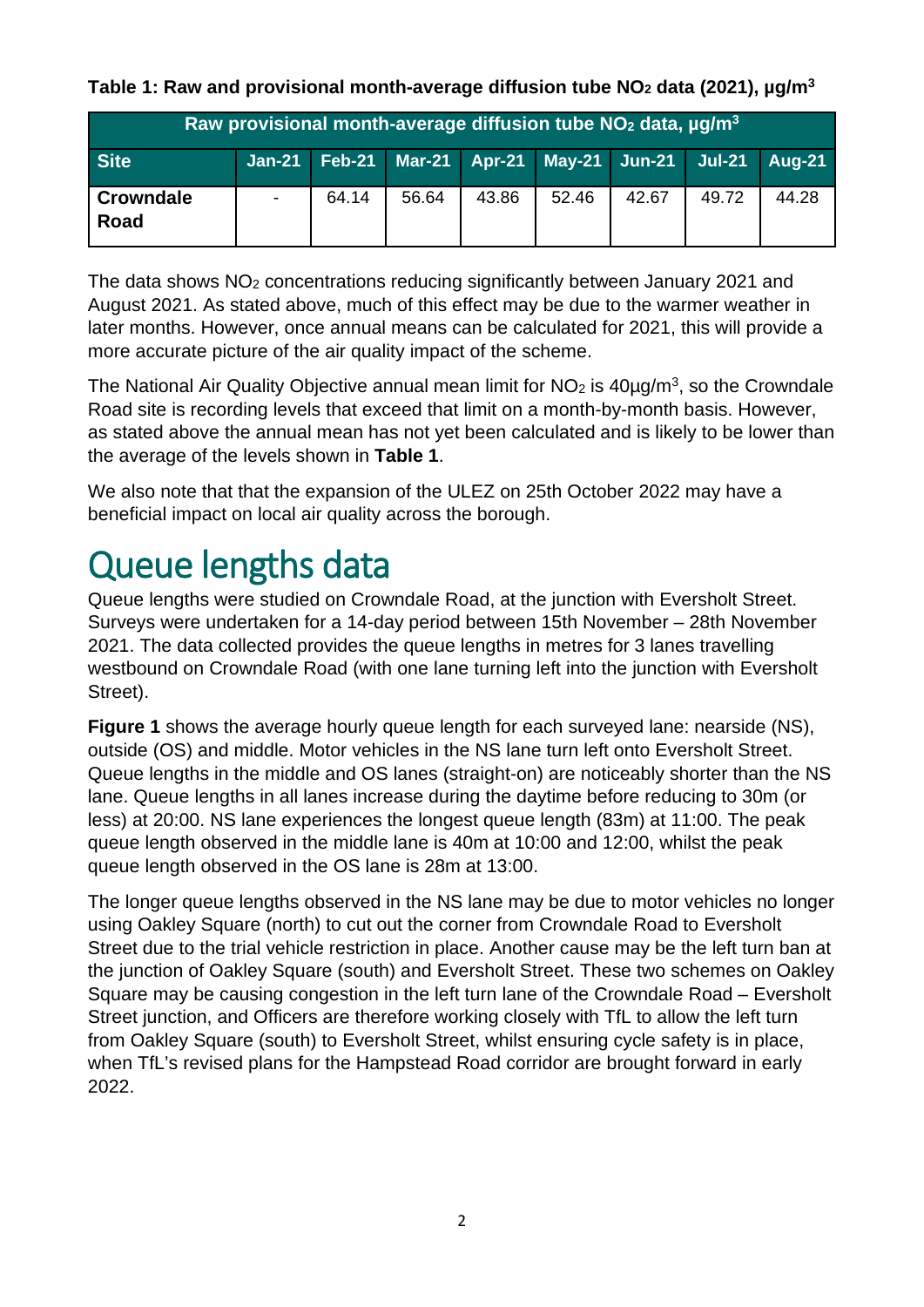

#### **Figure 1: Average hourly queue lengths on Crowndale Avenue**

# Cycle flows

Automatic traffic counts (ATCs) which count vehicles by type (cycle, motorcycle, car, van, lorry and bus) were undertaken for 14 days comprising of  $15<sup>th</sup> - 28<sup>th</sup>$  November 2021. The data count locations are shown in **Figure 2** as follows (location numbers shown in **Table 2 and 3** correspond to the map):

- Oakley Square (north) (ATC 02);
- Crowndale Road (ATC 03); and
- Eversholt Street (ATC 04).

A high number of cyclists are using Eversholt Street in both directions. A smaller number of cyclists are using Crowndale Road (WB), and this may be due to cyclists turning left down Oakley Square (south) to use the protected cycle lane available.

This may somewhat explain the lower flows observed on Oakley Square (north) despite the motor vehicle restricted access at the junction with Crowndale Road.

These results are presented in **Table 2**.

**Figure 2: Location of Traffic Counts** 

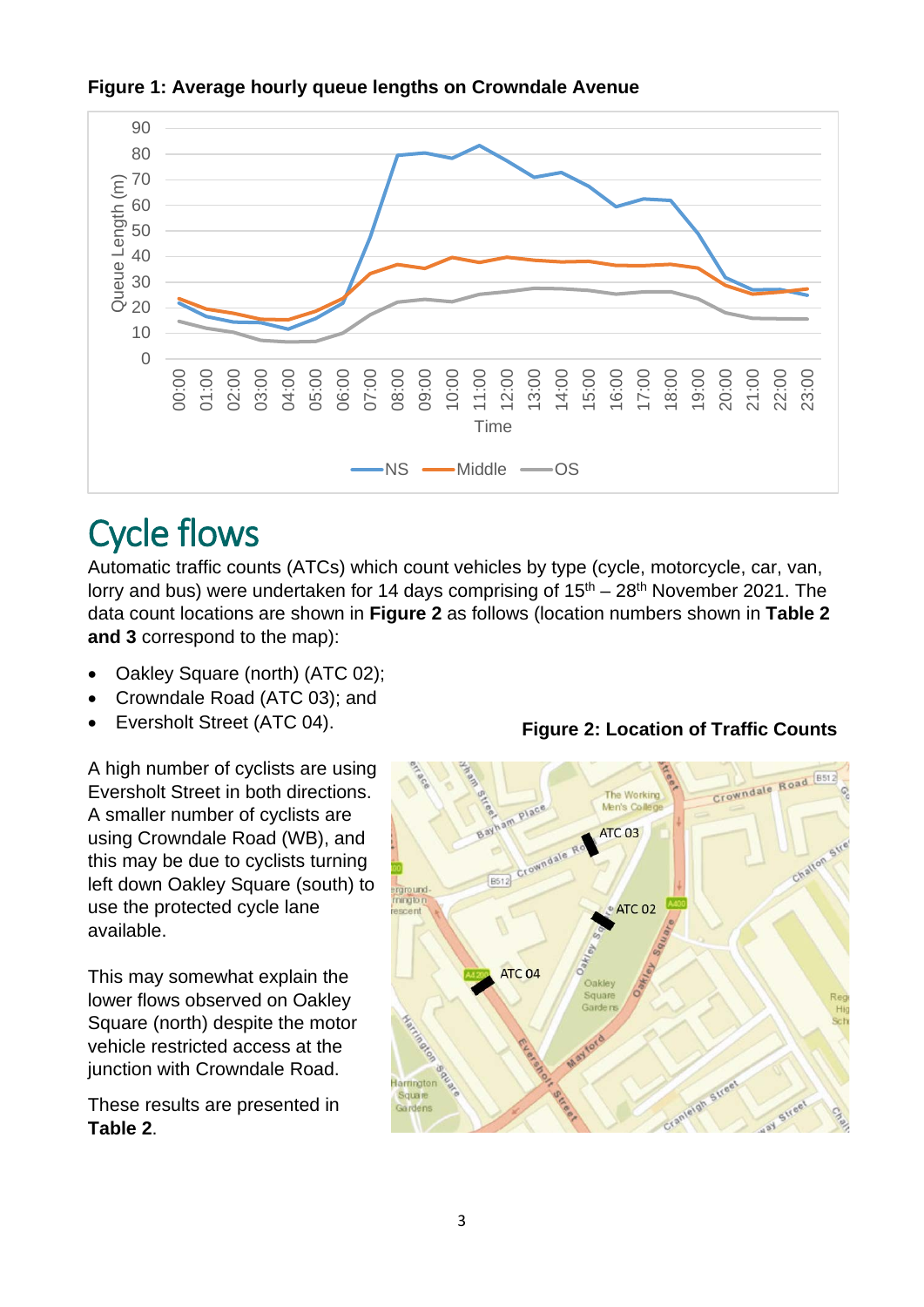|  | Table 2: Traffic Count Data: Daily Average Cycle Counts |
|--|---------------------------------------------------------|
|--|---------------------------------------------------------|

| <b>Road</b>             | <b>ATC</b>        | <b>Direction</b> | <b>Daily Average Cycle</b><br><b>Counts</b> |
|-------------------------|-------------------|------------------|---------------------------------------------|
| Oakley Square (north)   | <b>ATC 02</b>     | <b>NB</b>        | 50                                          |
|                         |                   | <b>SB</b>        | 20                                          |
|                         |                   | Total (two-way)  | 70                                          |
| <b>Crowndale Road</b>   | <b>ATC 03</b>     | EB               | 105                                         |
|                         |                   | <b>WB</b>        | 74                                          |
|                         |                   | Total (two-way)  | 179                                         |
| <b>Eversholt Street</b> | ATC <sub>04</sub> | <b>NB</b>        | 210                                         |
|                         |                   | <b>SB</b>        | 175                                         |
|                         |                   | Total (two-way)  | 385                                         |

*EB = Eastbound, WB = Westbound, NB = Northbound, SB = Southbound. Total (two-way) = total (two-way) traffic flow.*

# Traffic count data

**After-scheme** motor vehicle data was collected from 15<sup>th</sup> – 28<sup>th</sup> November 2021 using ATCs, counting vehicles by type: cycle, motorcycle, car, van, lorry and bus. Data is logged in 15-minute intervals over the full 24 hour period on those days.

**Before-scheme** data is presented using ATCs that were undertaken as part of traffic monitoring undertaken by Camden Council across the borough. Oakley Square (north) data was collected in March 2017. Crowndale Road data was collected in November 2017. Both sets of data were collected over a fortnight. To calculate weekly flows the summary data from the ATC surveys is used, which includes an average weekday, as well as an average Saturday and an average Sunday. These figures are averages of 14 days of surveys i.e. an average weekday is produced using the ten weekdays in a fortnight and an average Saturday is produced using data from two Saturdays. This data was produced as a guide to speeds and flows across the borough.

The traffic count locations for the 2021 data can be seen in Figure 2. For the 2017 counts:

- AH34 is at a similar location to ATC 02, on Oakley Square (north);
- AH96 is at a similar location to ATC 03, on Crowndale Road between the junctions with Oakley Square (north) and Eversholt Street; and
- The DfT data collection occurred at a similar location to ATC 04, on Eversholt Street between the junctions with Crowndale Road and Oakley Square (north).

The data in **Table 3** represents the average 24-hour day motor vehicle flows. As would be expected, traffic flows on Oakley Square (north) are much lower than the surrounding, busier roads – Crowndale Road and Eversholt Street.

| Motor Vehicles - daily average vehicle counts |                  |            |       |               |      |                      |
|-----------------------------------------------|------------------|------------|-------|---------------|------|----------------------|
| <b>Road</b>                                   | <b>Direction</b> | <b>ATC</b> | 2017  | <b>ATC</b>    | 2021 | <b>Change</b><br>(%) |
| Oakley Square<br>(north)*                     | <b>NB</b>        |            | 923   | <b>ATC 02</b> | 674  | $-37%$               |
|                                               | <b>SB</b>        | AH34       | 1,381 |               | 39   | $-3448%$             |

#### **Table 3: Traffic Count Data: Daily Average Motor Vehicle Counts (excluding cycles)**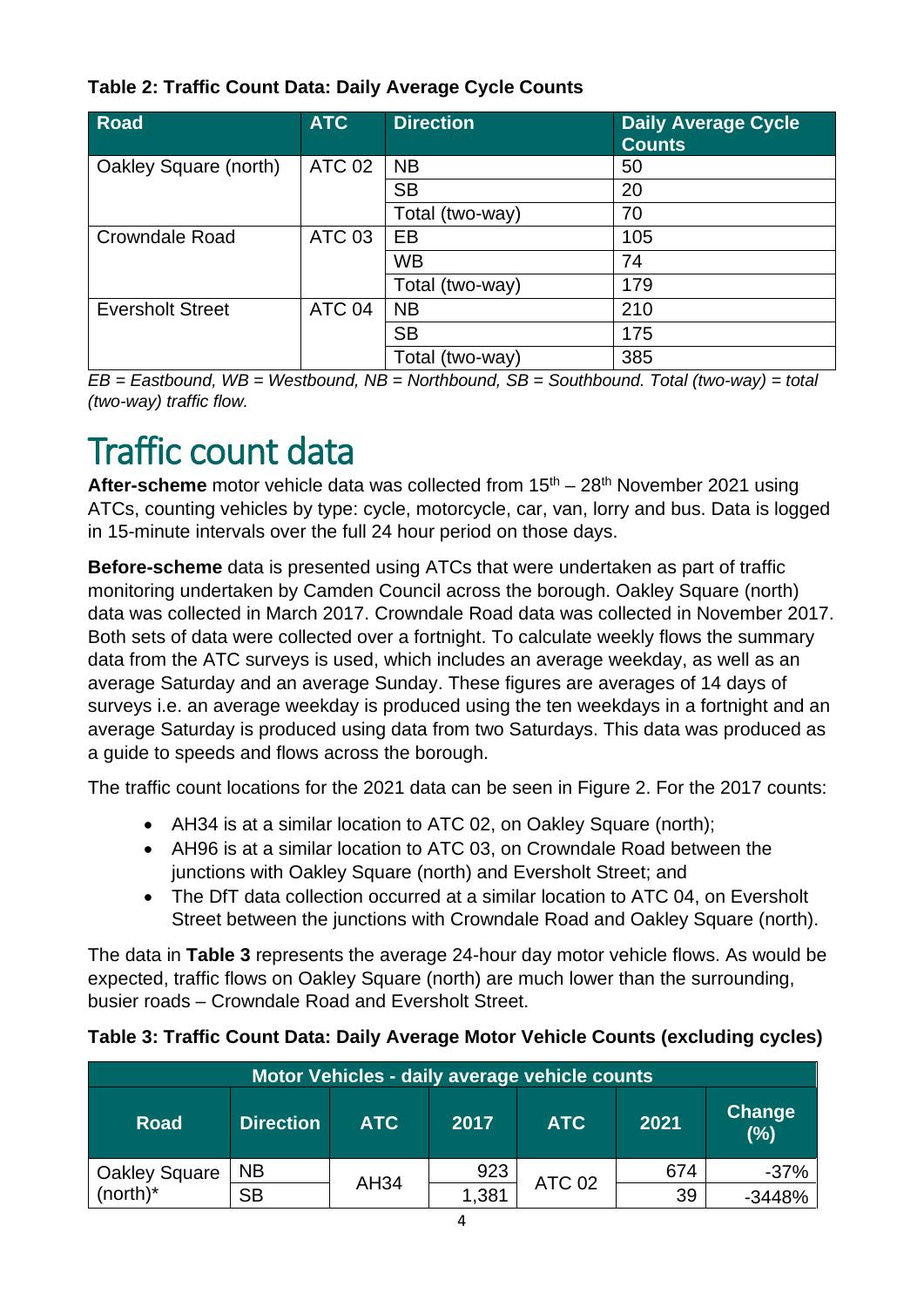| Motor Vehicles - daily average vehicle counts |                    |            |       |               |        |               |
|-----------------------------------------------|--------------------|------------|-------|---------------|--------|---------------|
| <b>Road</b>                                   | <b>Direction</b>   | <b>ATC</b> | 2017  | <b>ATC</b>    | 2021   | Change<br>(%) |
|                                               | Total<br>(two-way) |            | 2,304 |               | 713    | $-223%$       |
| Crowndale<br>Road                             | EB                 | AH 96      | 3,734 | <b>ATC 03</b> | 1,977  | $-89%$        |
|                                               | <b>WB</b>          |            | 4,938 |               | 5,421  | 9%            |
|                                               | Total<br>(two-way) |            | 8,672 |               | 7,398  | $-17%$        |
| Eversholt<br><b>Street</b>                    | <b>NB</b>          | DfT data*  | 6,020 | <b>ATC 04</b> | 6,194  | 3%            |
|                                               | <b>SB</b>          |            | 2,378 |               | 4,605  | 48%           |
|                                               | Total<br>(two-way) |            | 8,398 |               | 10,799 | 22%           |

*South-bound vehicles on Oakley Square (north) in 2021 may be either vehicles turning around on street, having entered northbound, or vehicles contravening the ban*

*2017 DfT data is an estimation based on previous physical count.* 

Comparing the **Before**-scheme and **After**-scheme data, as would be expected, Oakley Square (north) southbound experiences a significant drop (-3448%) in traffic due to the trial turning ban instated on the junction with Crowndale Road.

Traffic flows also reduced on Crowndale Road eastbound by 89%. This may be due to Bayham Street vehicles which previously may have turned left onto Crowndale Road and cut through Oakley Square (north) to get to Eversholt Street. With this movement no longer possible due to the turning ban on Oakley Square (north), all vehicles must now turn right onto Crowndale to get to Eversholt Street.

Therefore, the data also shows a traffic increase of 48% on Eversholt Street. This is likely to be due to an increase in traffic coming from Bayham Street to Eversholt Street via Crowndale Road, alongside an increase in vehicles that would have turned left into Eversholt Street from Oakley Square (south) (and are now prevented from doing so due to the left-turn ban on Oakley Square (south). An increase on Crowndale Road (westbound) of 9% may also be due to vehicles not being able to turn left into Eversholt Street from Oakley Square (south).

### Total traffic data

It is recognised that the Covid-19 pandemic has had an impact on general traffic levels throughout London and in Camden.

However, analysis (comparing this data to the dates of the scheme traffic counts) shows that:

- **Inner London** Average daily traffic volumes on the Inner London Transport for London Road Network were 5% higher in October 2021 relative to October 2020 based on data available from TfL; and
- **Camden** Average daily traffic volumes were approximately 3% higher in July 2021 relative to October 2020 (excluding school holidays) based on data from Vehicle Activated Signs at 13 sites in Camden (October 2021 data is not yet available).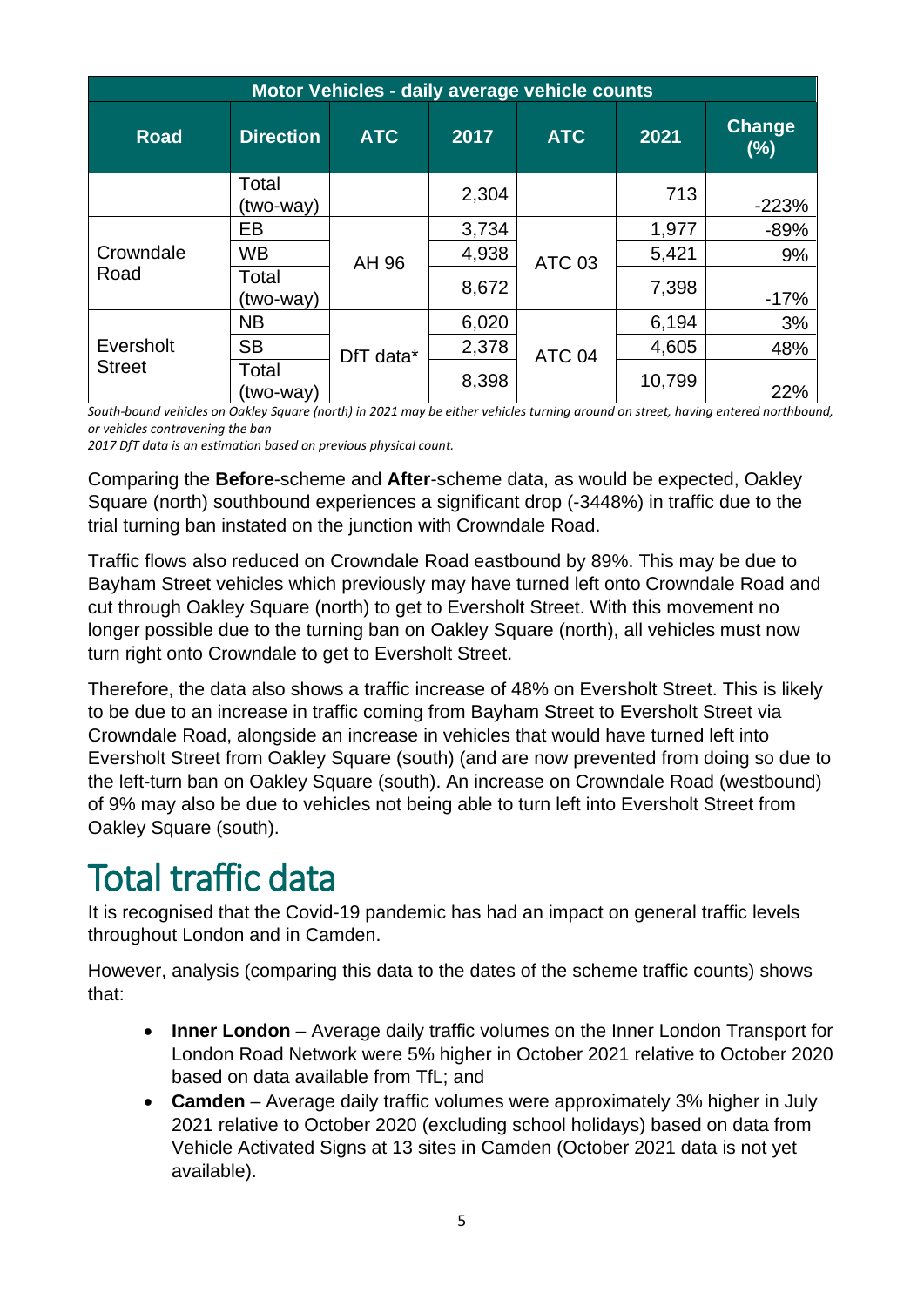Therefore, the November 2021 survey data discussed in the 'Traffic count data' section should be broadly representative of the 'normal' traffic levels in the area.

### Restriction contravention

Video surveillance was used to assess whether any vehicles are making the prohibited turn into Oakley Square (north) at the junction with Crowndale Road (vehicles are permitted to exit Oakley Square at this junction). Surveys were undertaken for a 14-day period (15/11/21-28/11/21) and the number of daily contraventions per vehicle type is shown **Table 4**.

| <b>Dates</b>    | <b>MC</b>      | Car            | <b>LGV</b>     | Total          |
|-----------------|----------------|----------------|----------------|----------------|
| 15/11/2021      | 5              |                | 0              | 6              |
| 16/11/2021      |                | $\overline{2}$ | $\overline{2}$ | 5              |
| 17/11/2021      | 6              |                | 0              |                |
| 18/11/2021      | 3              | 0              | $\overline{2}$ | 5              |
| 19/11/2021      | 3              | 0              | 0              | 3              |
| 20/11/2021      | $\overline{2}$ | 0              | 0              | $\overline{2}$ |
| 21/11/2021      |                | 0              | Ω              |                |
| 22/11/2021      | 3              | 0              |                | 4              |
| 23/11/2021      | 4              | 0              | O              | 4              |
| 24/11/2021      | 8              | 4              | 0              | 12             |
| 25/11/2021      | 3              | 2              | 0              | 5              |
| 26/11/2021      | 4              | 2              |                |                |
| 27/11/2021      | 4              | $\overline{2}$ | Ω              | 6              |
| 28/11/2021      | $\Omega$       | 4              | 0              | 4              |
| Average per day | 3              |                | ი              | 5              |

#### **Table 4: Restricted Movements on Oakley Square (north)**

*N.B. Total issues due to rounding. MC = motorcycle; LGV = Light Goods Vehicle.*

**Table 4** identifies on average, only 1 car and 3 motorcycles were observed turning into Oakley Square (north) per day, where the motor vehicle restrictions is in place. Larger vehicles like HGVs were not recorded making the banned turn during the survey. While some motor vehicles are still accessing Oakley Square (north) via the junction with Crowndale Road, contravention is relatively low.

As shown in the ATC data, **Table 4** highlights the number of cyclists accessing Oakley Square (north) through the motor vehicle free access. On average, 5 cyclists are accessing Oakley Square (north) daily, however on one day, a total of 12 cyclists were observed turning into Oakley Square (north) via the junction with Crowndale Road.

Camden is not proposing camera enforcement at this restriction since contravention is relatively low. In addition, it is possible that TfL will reinstate the left turn from Oakley Square (south) onto Eversholt Street. Doing so would mean vehicles can use Oakley Square (south) for southbound movements.

# Collision data

STATS19 collision data (collected by TfL) has been reviewed for the most recent period available, running from 1 January 2017 to 30 June 2021. Collision data has been analysed between Hampstead Road, Harrington Square, Lidlington Place, Oakley Square (north